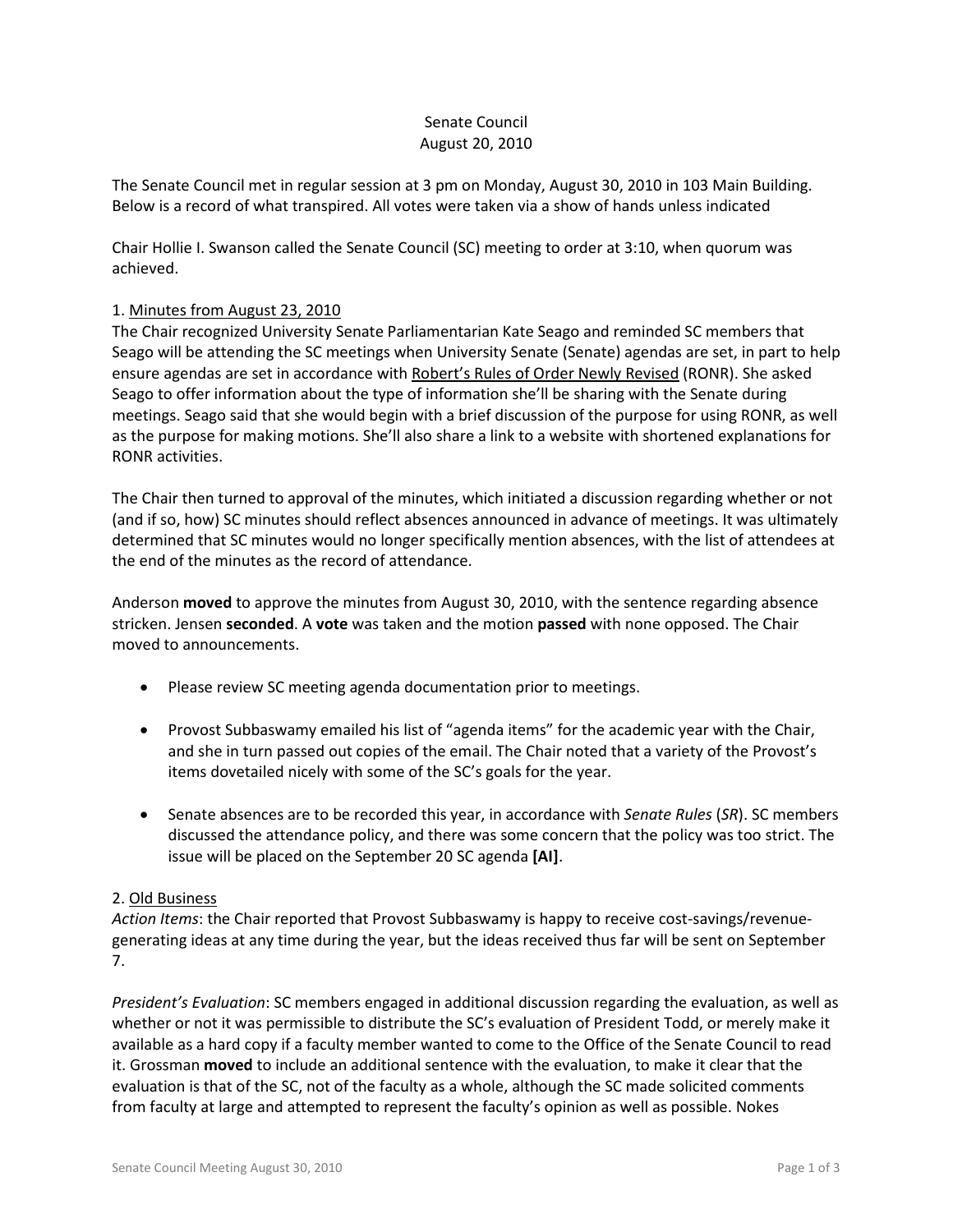**seconded**. There being no additional discussion, a **vote** was taken and the motion **passed** with none opposed.

### 3. Senate Committee Preferences

SC members spent a lot of time reviewing the proposed committee compositions, to ensure appropriate diversity (disciplinary field, gender, etc.). SC members made a few changes, and the compositions were accepted by consensus. Once the process was largely complete, Anderson offered a motion.

Anderson **moved** that the email to each committee include the charge, a list of members, and have the first item of business be the election of a committee chair. Jensen **seconded**. After very little discussion, a **vote** was taken and the motion **passed** with none opposed. **[AI]**

Peek mentioned the need for a grievance committee of some sort. Jensen suggested that the Senate's Committee on Committees be responsible for reviewing that issue **[AI]**.

## 4. Proposed Changes to *Governing Regulations VII*

The Chair invited Provost's Liaison Richard Greissman to review the proposed changes to *Governing Regulations VII*, and he also offered a list of the major changes. His primary purpose for the day was to solicit input from the SC regarding how best to vet the proposed changes with faculty.

There was extensive discussion among a few individuals about whether or not the proposed changes were primarily administrative or educational. It was ultimately decided that the chair of the Senate's Rules and Elections Committee, Davy Jones, would be invited to attend the next SC meeting to help facilitate the discussion.

## 5. Tentative Senate Agenda for September 13, 2010

SC members discussed the proposed agenda, and decided to include a report from a faculty trustee. Grossman **moved** that the SC approve the tentative Senate agenda for September 13 as an ordered list, with the inclusion of the trustee report, with the understanding that items may be rearranged to accommodate guests' schedules. Anderson **seconded**. There being no discussion, a **vote** was taken and the motion **passed** with none opposed.

# 6. Request for Waiver of *Administrative Regulations 2:1-1.VII.B.5* for College of Pharmacy (Endorsement Only)

Greissman explained the requested waiver of *Administrative Regulations 2:1-1.VII.B.5* for College of Pharmacy. Essentially, the regulation contains a requirement that colleges with two or more subunits shall have a college advisory committee. In the College of Pharmacy (PH), however, there are just two units, and half of the advisory committee recuses itself for every case, since the case was already discussed in one of the two departments.

Greissman confirmed for Grossman that the faculty in PH requested the waiver. In response to Anderson, Greissman said that the waiver would be for one year. After a few more comments, Grossman **moved** to endorse the waiver of *Administrative Regulations 2:1-1.VII.B.5* for the College of Pharmacy until such time as *Administrative Regulations 2:1* is reconsidered. Anderson **seconded**. There being no discussion, a **vote** was taken and the motion **passed** with none opposed.

The meeting was adjourned at 5 pm.